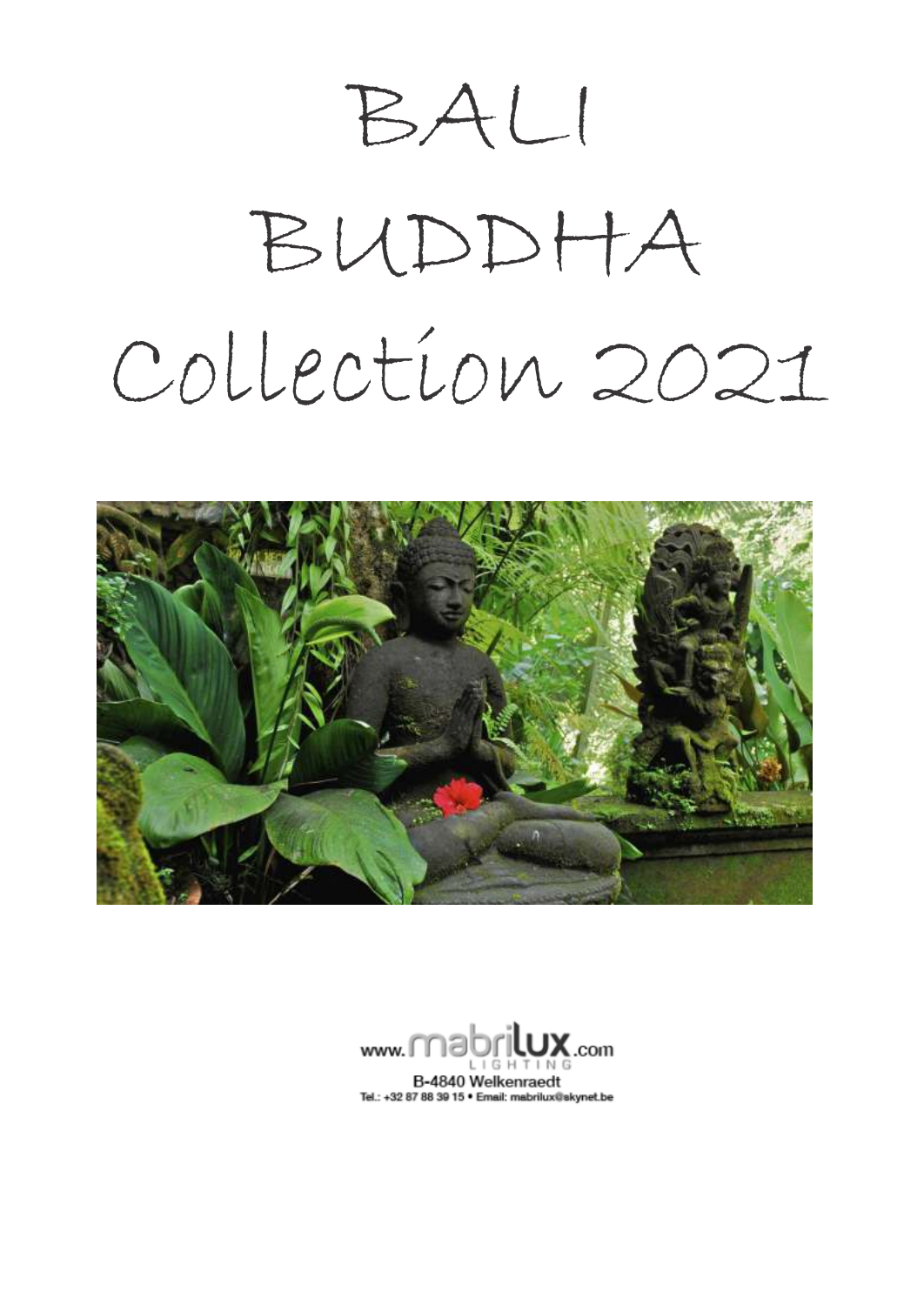**15506-26 Sitting Buddha Brown 36 x 26 cm 54 11849 00242 4**





**15505-11 Sitting Buddha grey 33 x 24 cm 54 11849 00241 7**

**15505-15 Sitting Buddha Green 33 x 24 cm 54 11849 00241 7**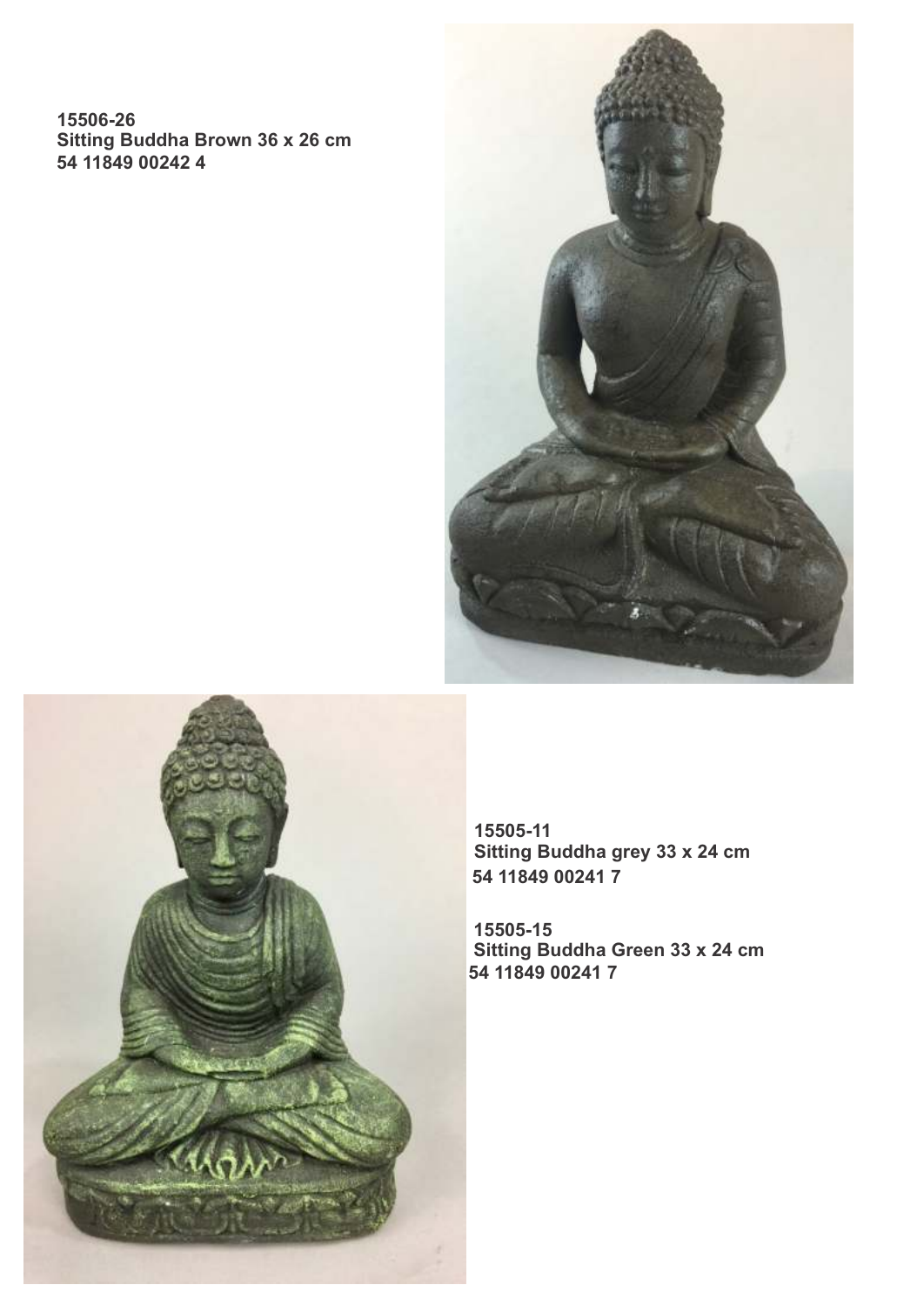

**SLEEPING BUDDHA WITH STAND -GREY - 170x50 cm**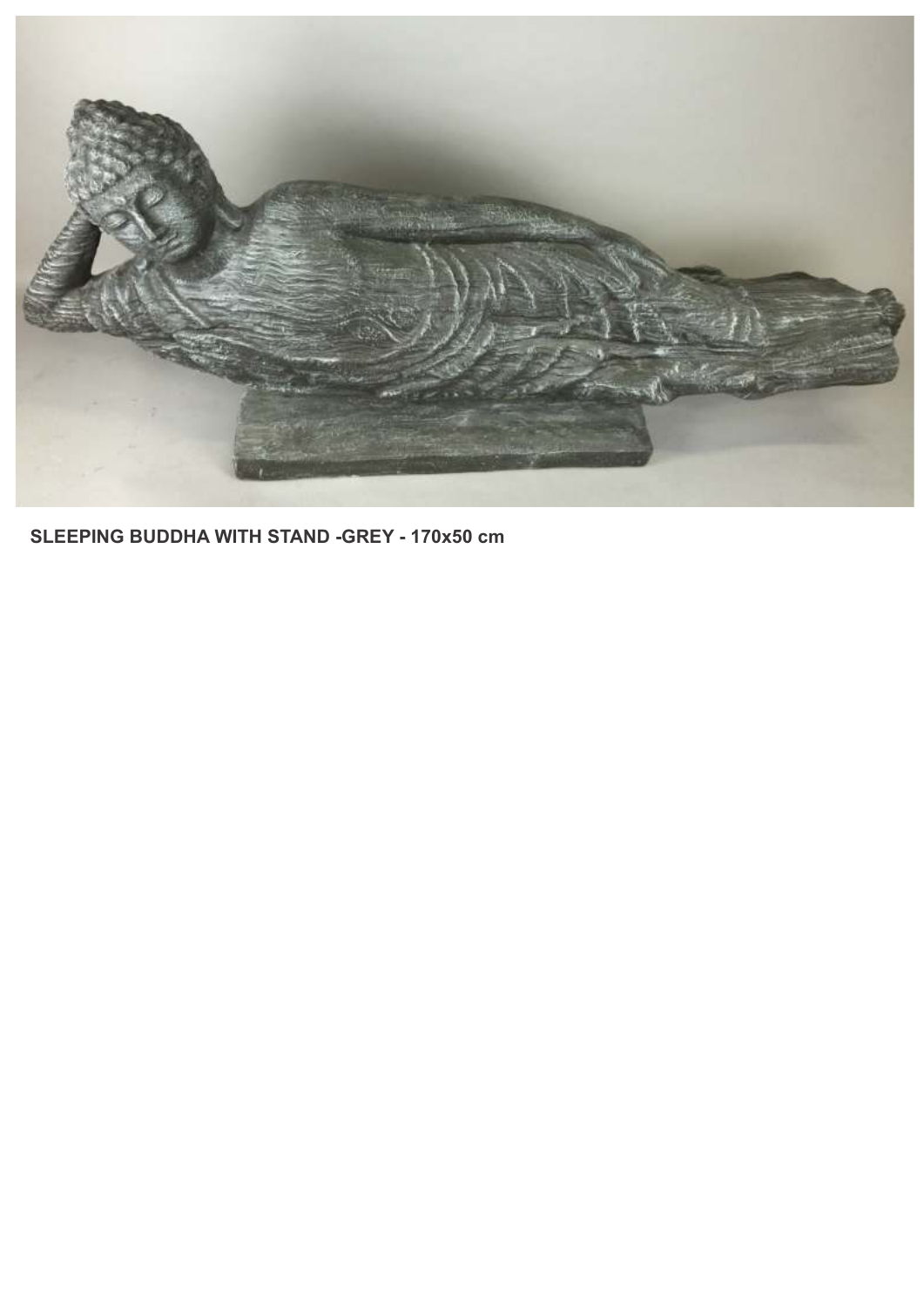

**15552-15 green Standing buddha H120x35 54 11849 00271 4**

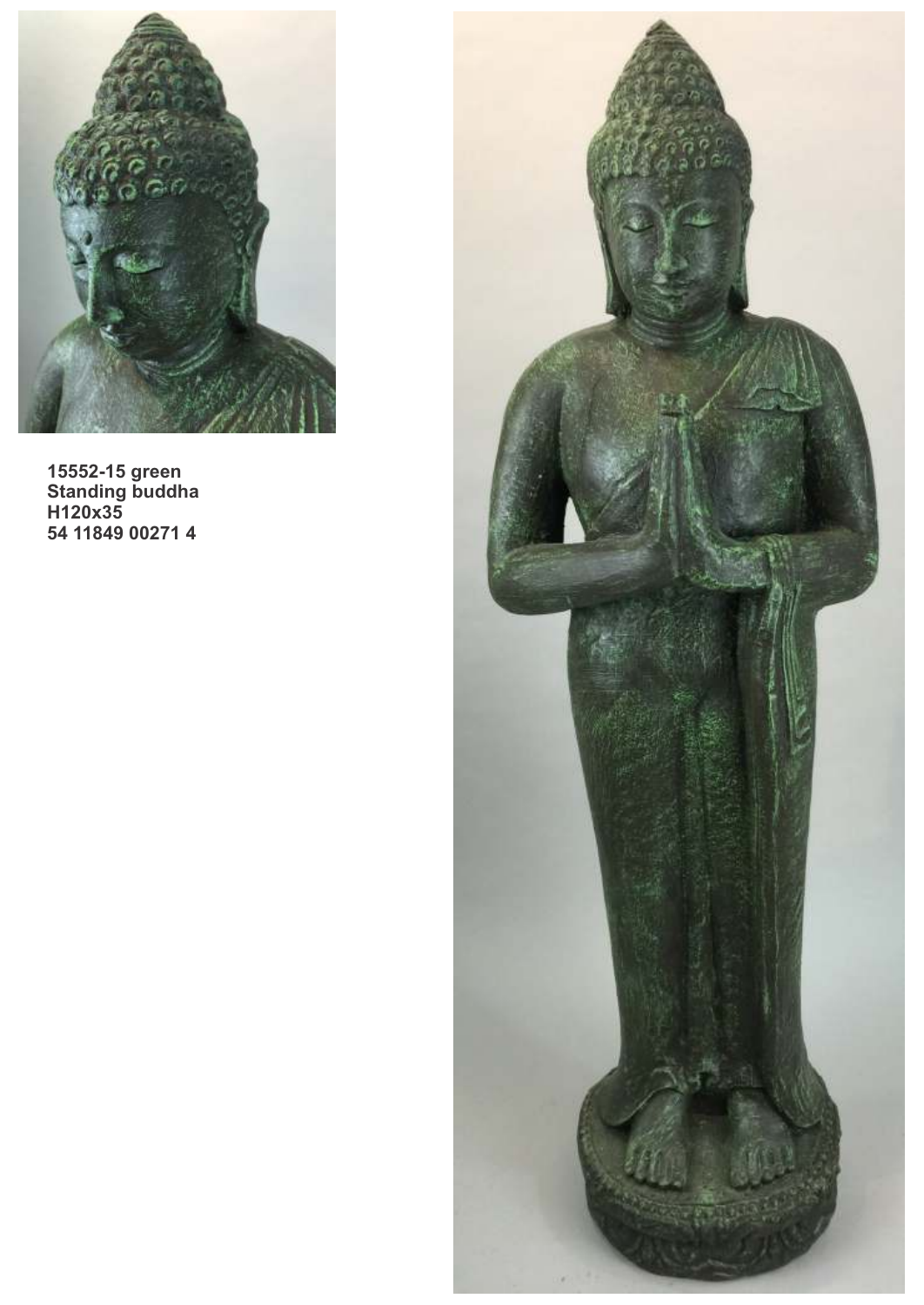

**15572-11 Head Buddha XL Wood style grey H75xL50 54 11849 00595 1**



**LAMP BUDDHA HEAD 35 cm - H:50cm L:25cm - Grey - E27**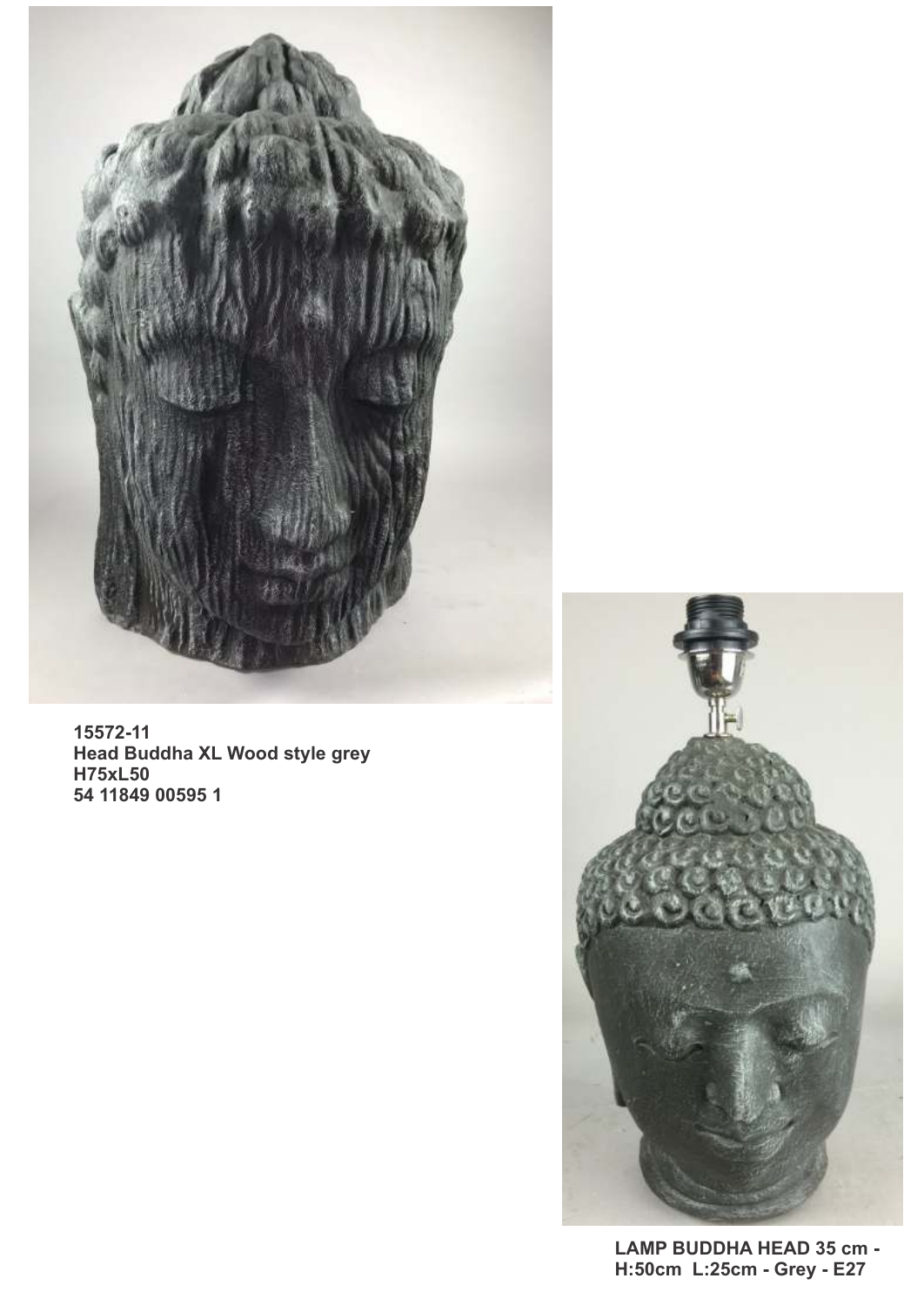

**15549-01 Head buddha mini blanc H15 15549-02 Head buddha mini noir H15 54 11849 00472 5 54 11849 00267 7**

**15550-01 Buste buddha blanc H15 54 11849 00268 4**

**15550-02 Buste buddha noir H15 54 11849 00269 1**



**Buste Buddha - vert or H15 cm Buste Buddha - orange or H15 cm**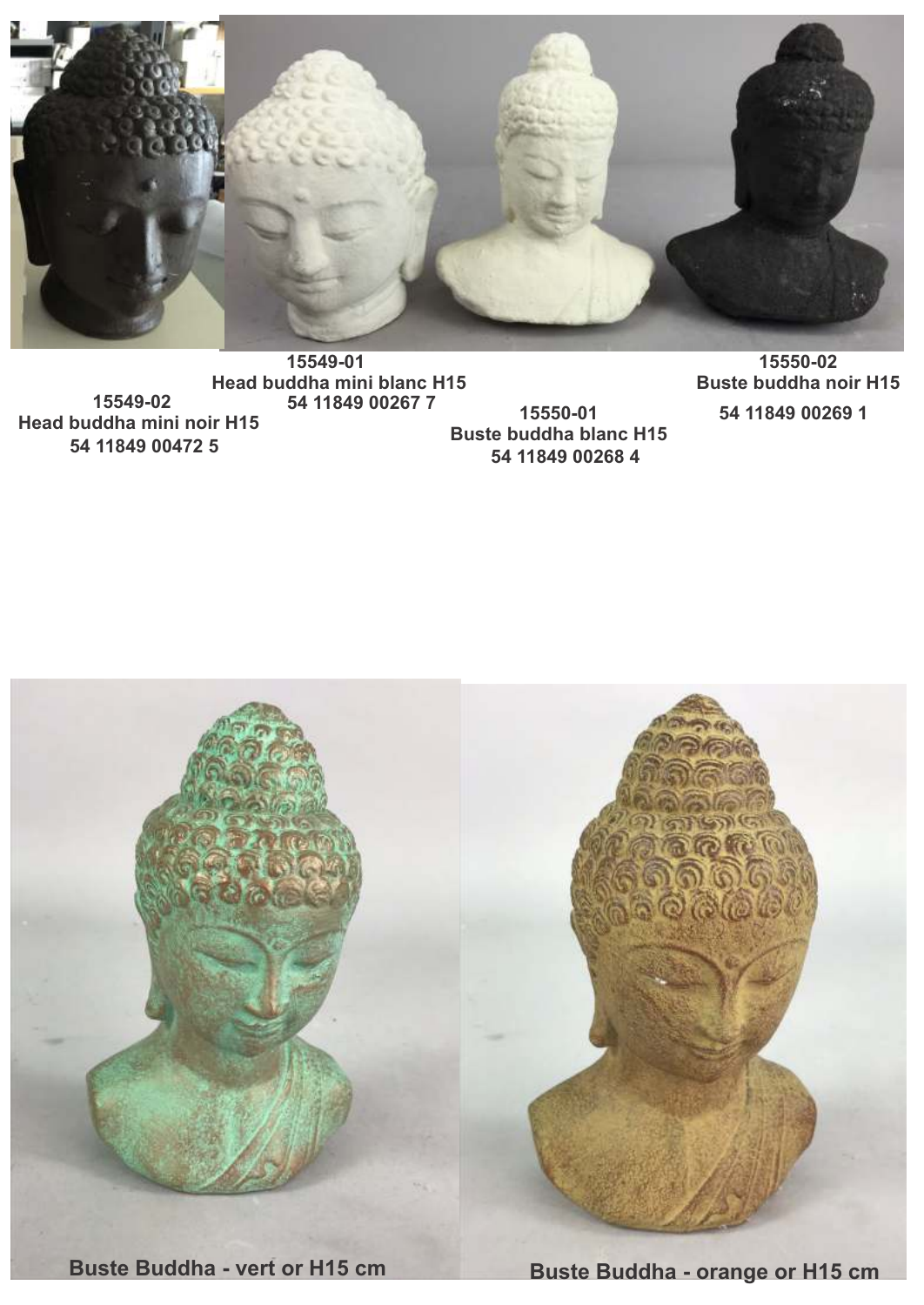

**15539-11 Monk no speaking grey H42xL33 54 11849 00255 4**

## **Set 3 No Speaking/No Seeing/No Hearing H20 L16 Grey - Green - Brown**



**15556 15555 15557**

**5411849003681 5411849003674 5411849003698**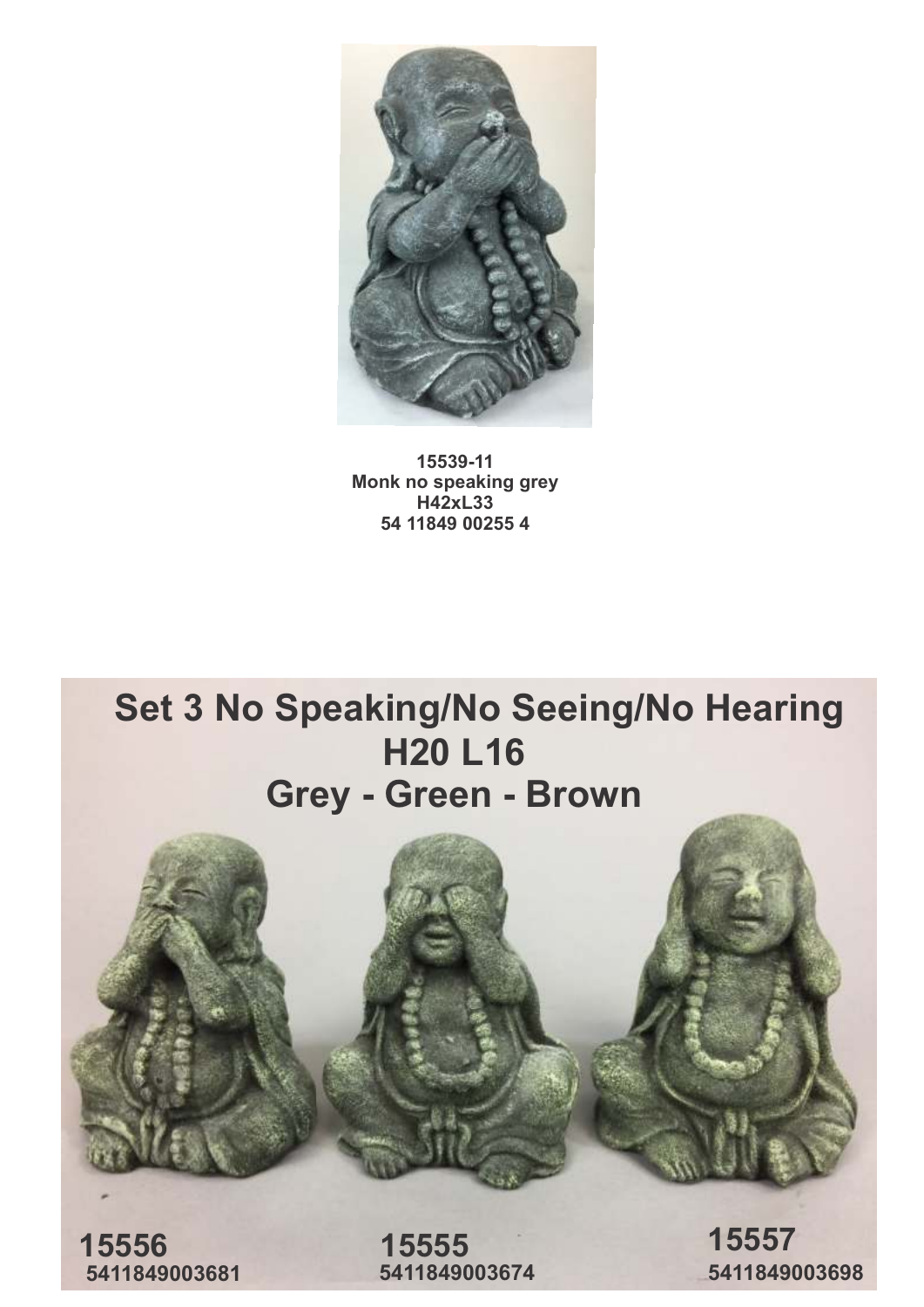## **SAOLIN**



| 15534-11 | <b>GREY</b>  |
|----------|--------------|
| 15534-15 | <b>GREEN</b> |
| 15534-26 | <b>BROWN</b> |

**H38 L26 54 11849 00250 9**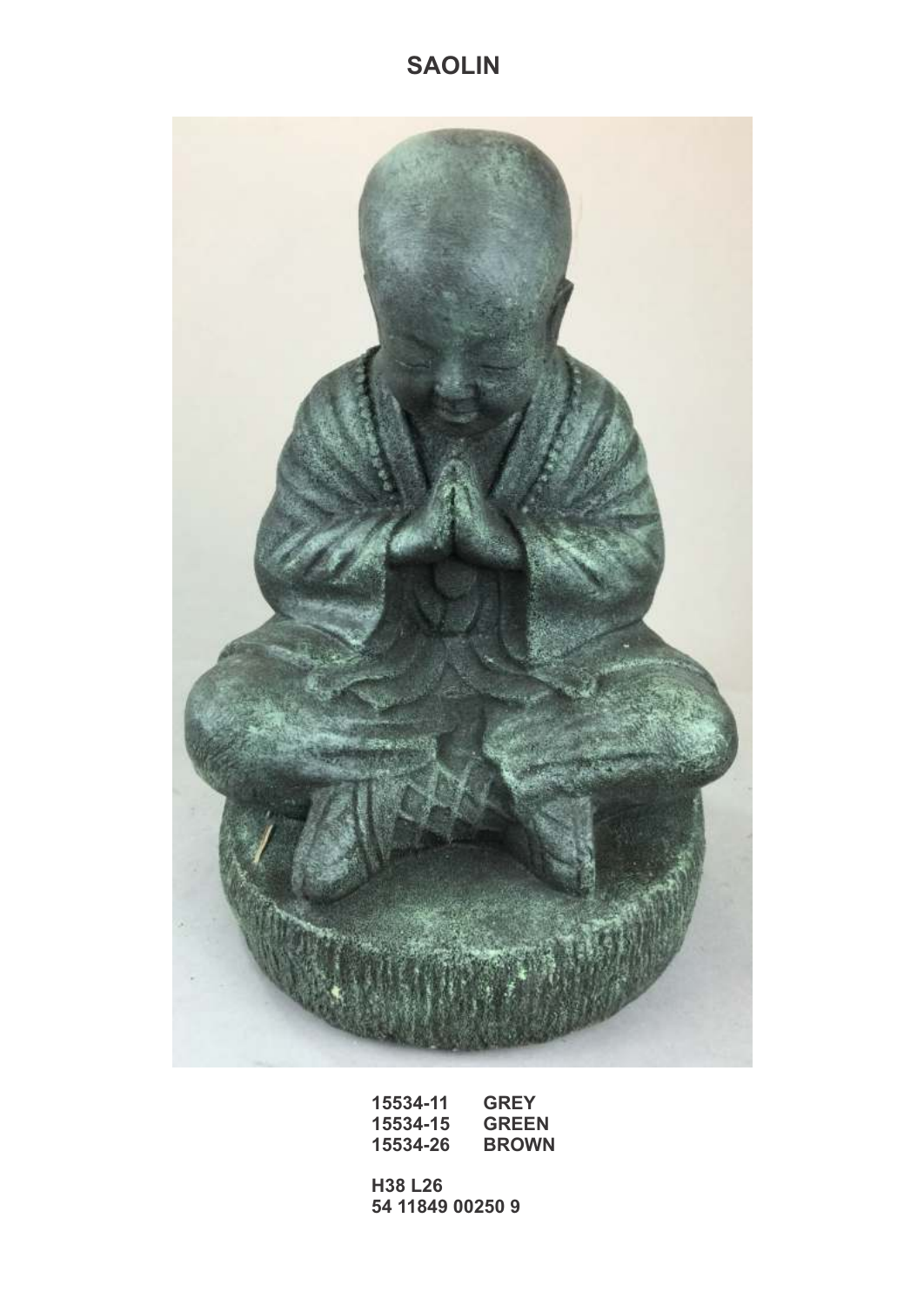**SAOLIN**



| 15533-11 | <b>GREY</b>  |
|----------|--------------|
| 15533-15 | <b>GREEN</b> |
| 15533-26 | <b>BROWN</b> |

**H29 L18 54 11849 00249 3**



**15532-11 GREY 15532-15 GREEN**

**H24 L16 54 11849 00248 6**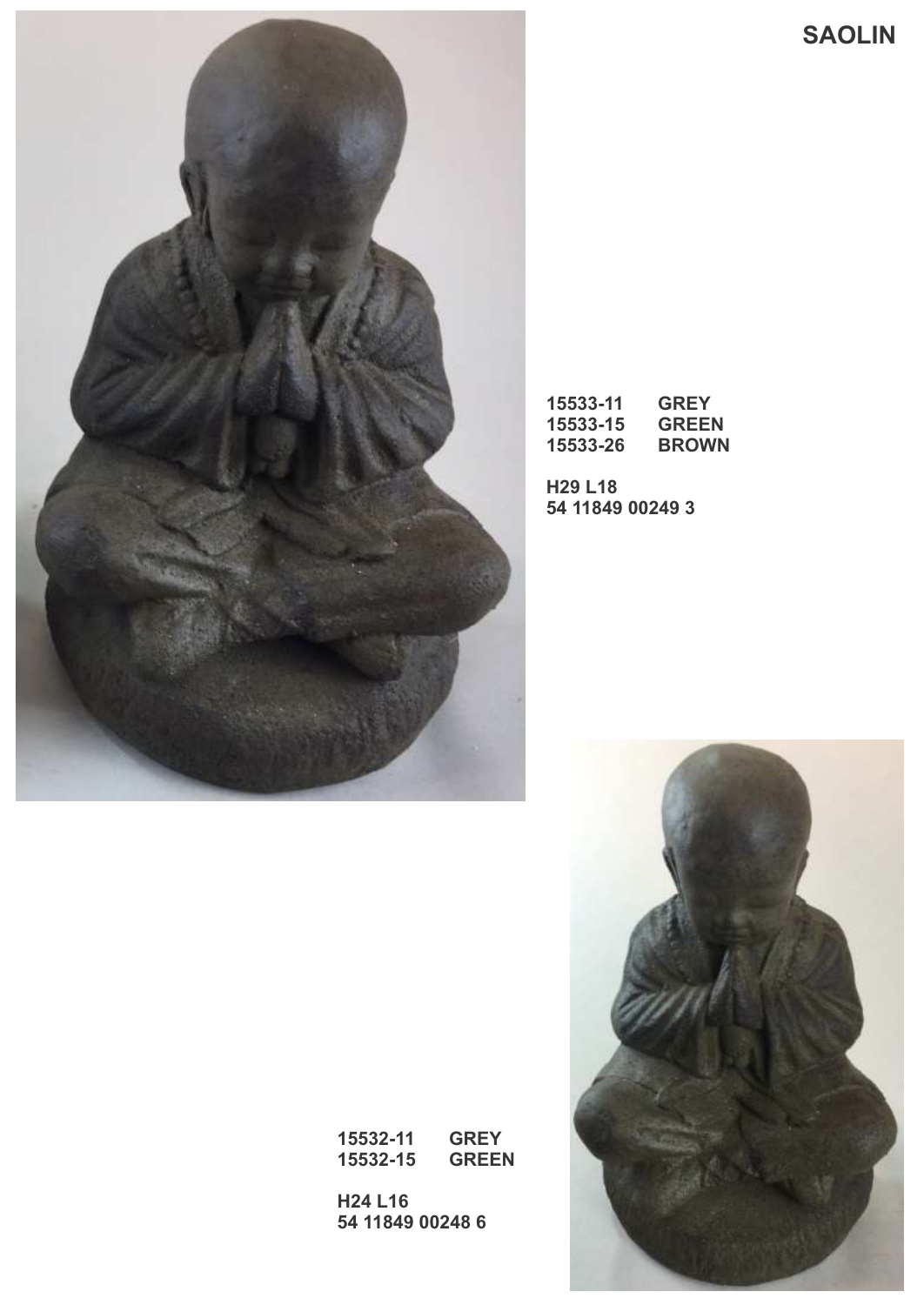

**Monk on a rock H60 L35 15589-11 54 11849 00851 8 gris 15589-26 54 11849 00852 5 brun**





**Monk with rabbit H50 L38 15590-11 54 11849 00853 2 gris 15590-26 54 11849 00854 9 brun**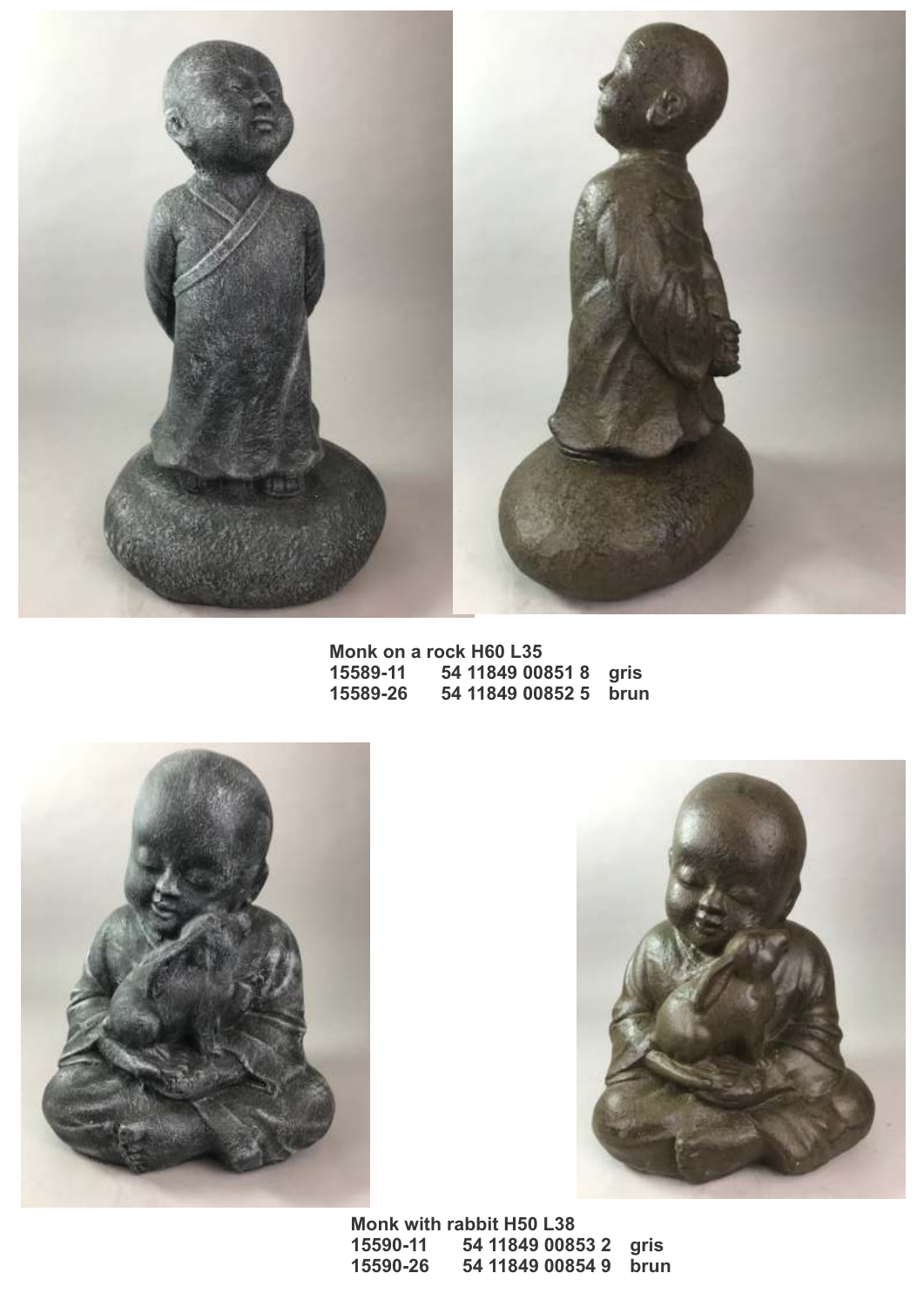

**15593-11 Happy Buddha gris PM H40 L40 54 11849 00861 7**



**15594-11 Happy Buddha gris GM H60 L55 54 11849 00863 1**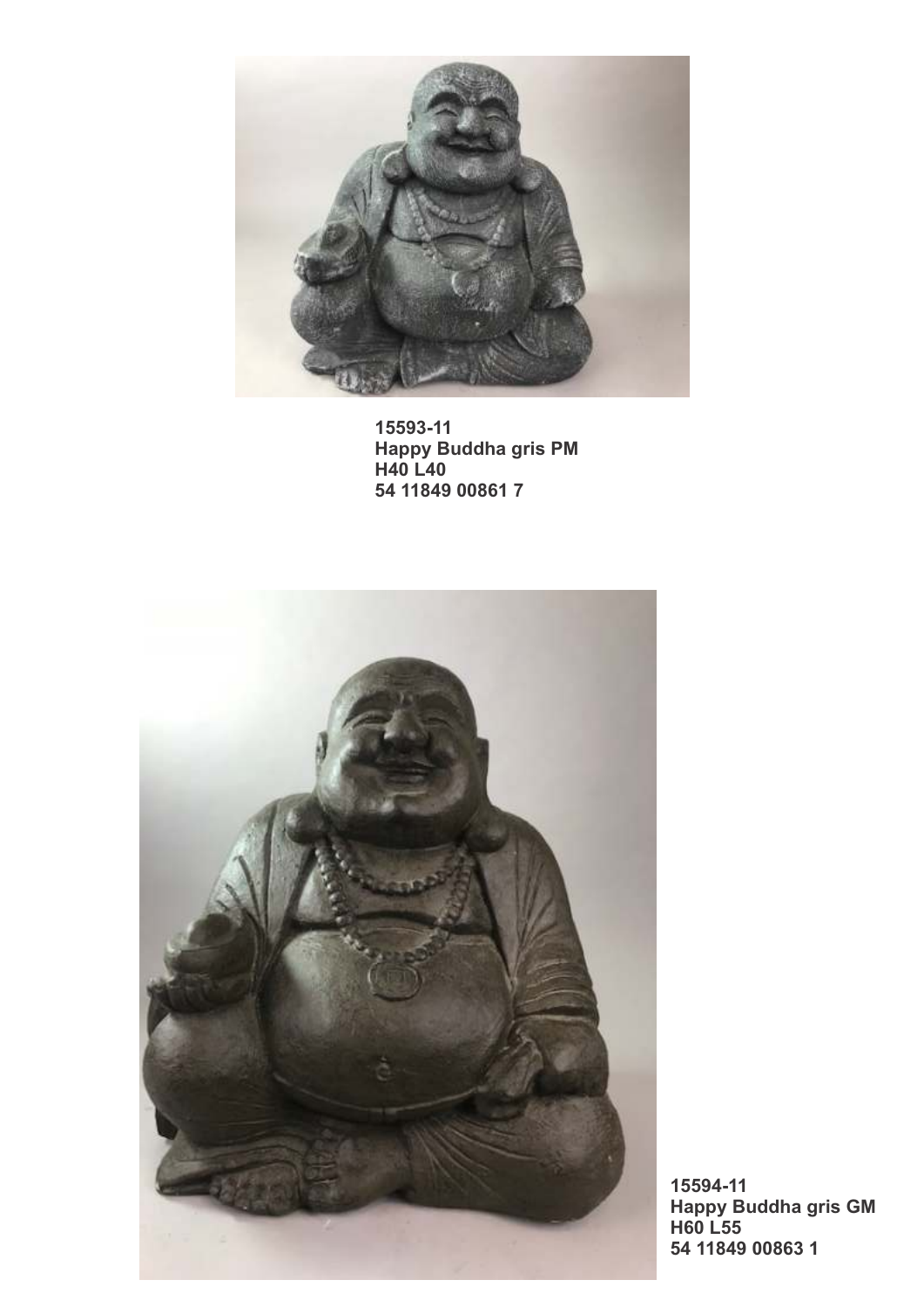**15573-01 Head Happy Buddha white H40xL40 54 11849 00596 8**



**15573-02 Head Happy Buddha black H40xL40 54 11849 00597 5**



**15585-26 Head 4 faces brun 54 11849 00844 0**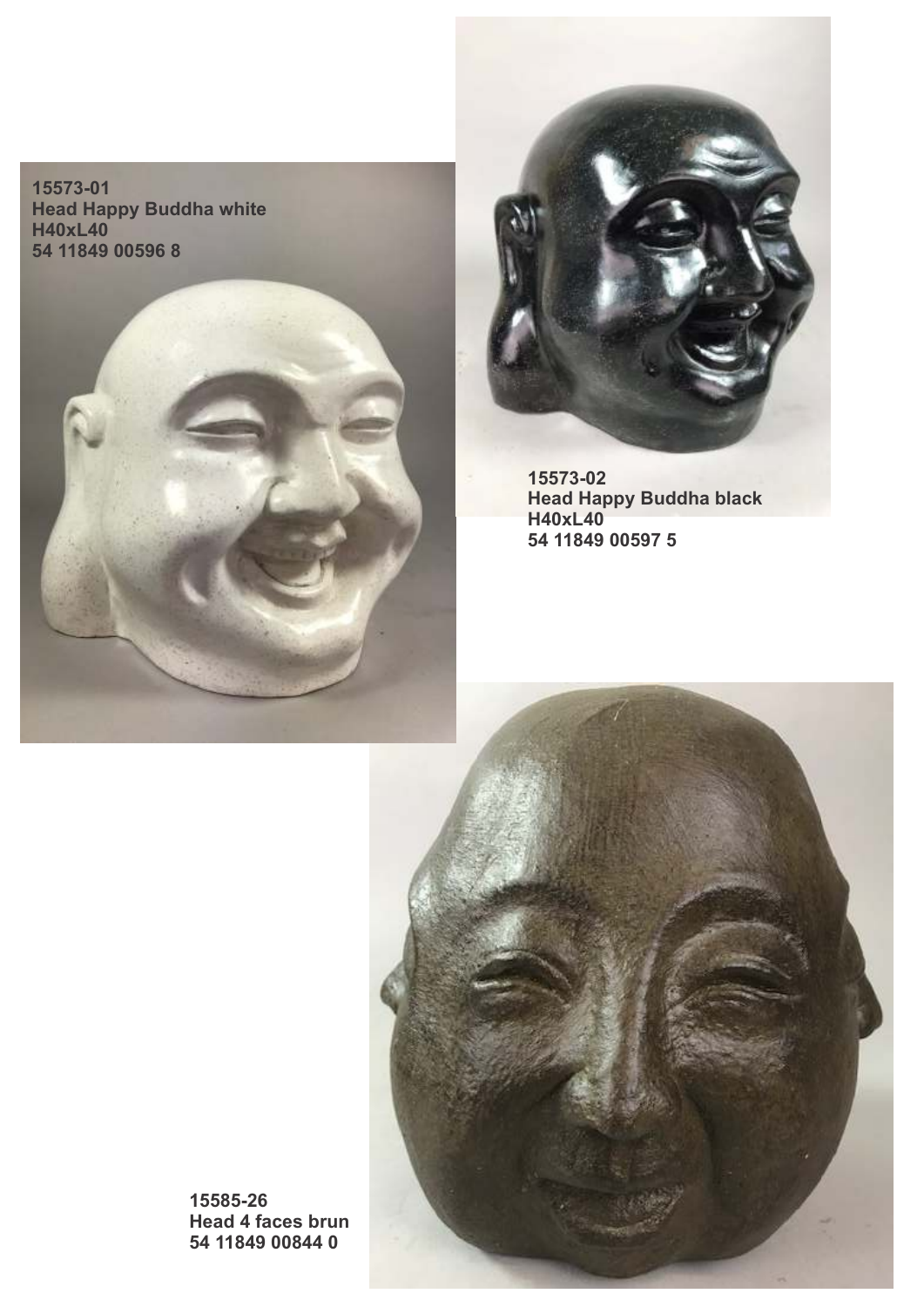

**15569-61 Baby face Kembung grey antic PM H20xL30 54 11849 00554 8 GM H26xL50 54 11849 00556 2**



**Baby face Gigi grey antic PM H20xL30** 54 11849 00557 9<br>MM H23xL40 54 11849 00558 6 **MM H23xL40 54 11849 00558 6 GM H26xL50 54 11849 00559 3**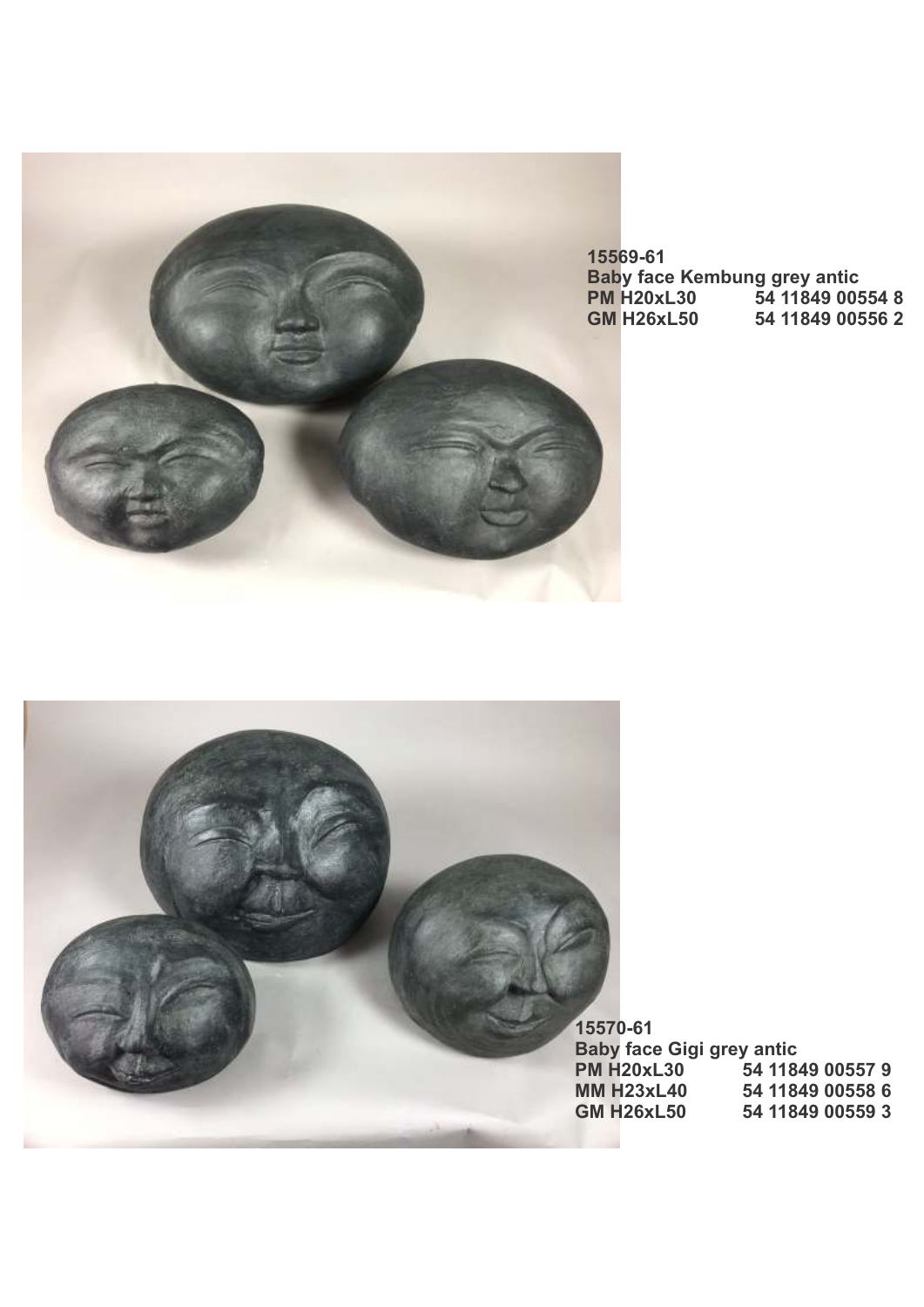## ELEPHANT





**Elephant GM H40 L44 15592-11 54 11849 00859 4 gris 15592-26 54 11849 00860 0 brun**





**Elephant Candle H19 L20 15596-11 54 11849 00855 6 gris 15596-26 54 11849 00856 3 brun**





**Elephant PM H27 L28 15591-11 54 11849 00857 0 gris 15591-26 54 11849 00858 7 brun**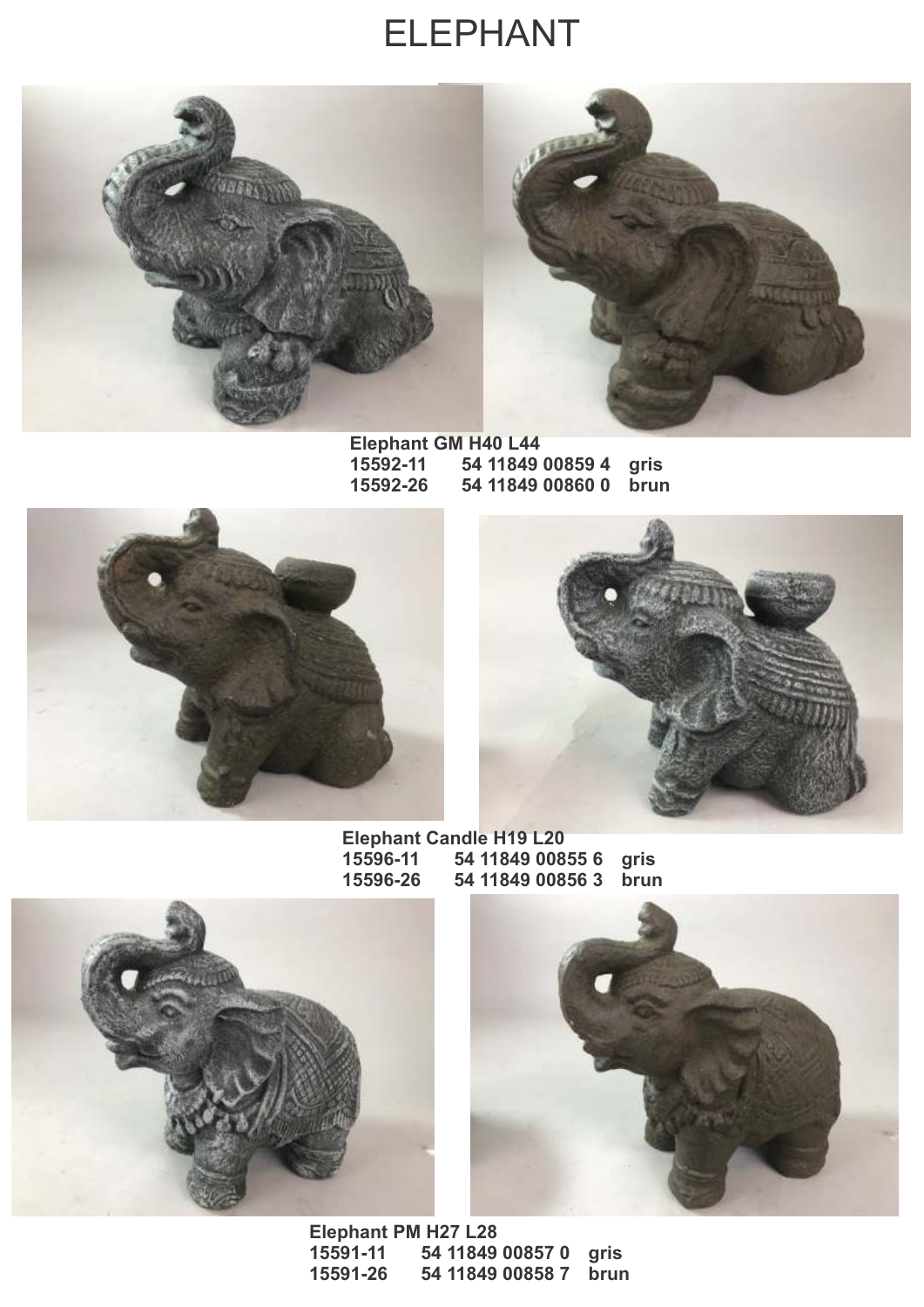

**H42xL45 54 11849 00547 0**



**15561-98 Bulldog PM antic wood H31xL32 54 11849 00545 6**



**15584-26 Pig brun H40 L55 54 11849 00842 6**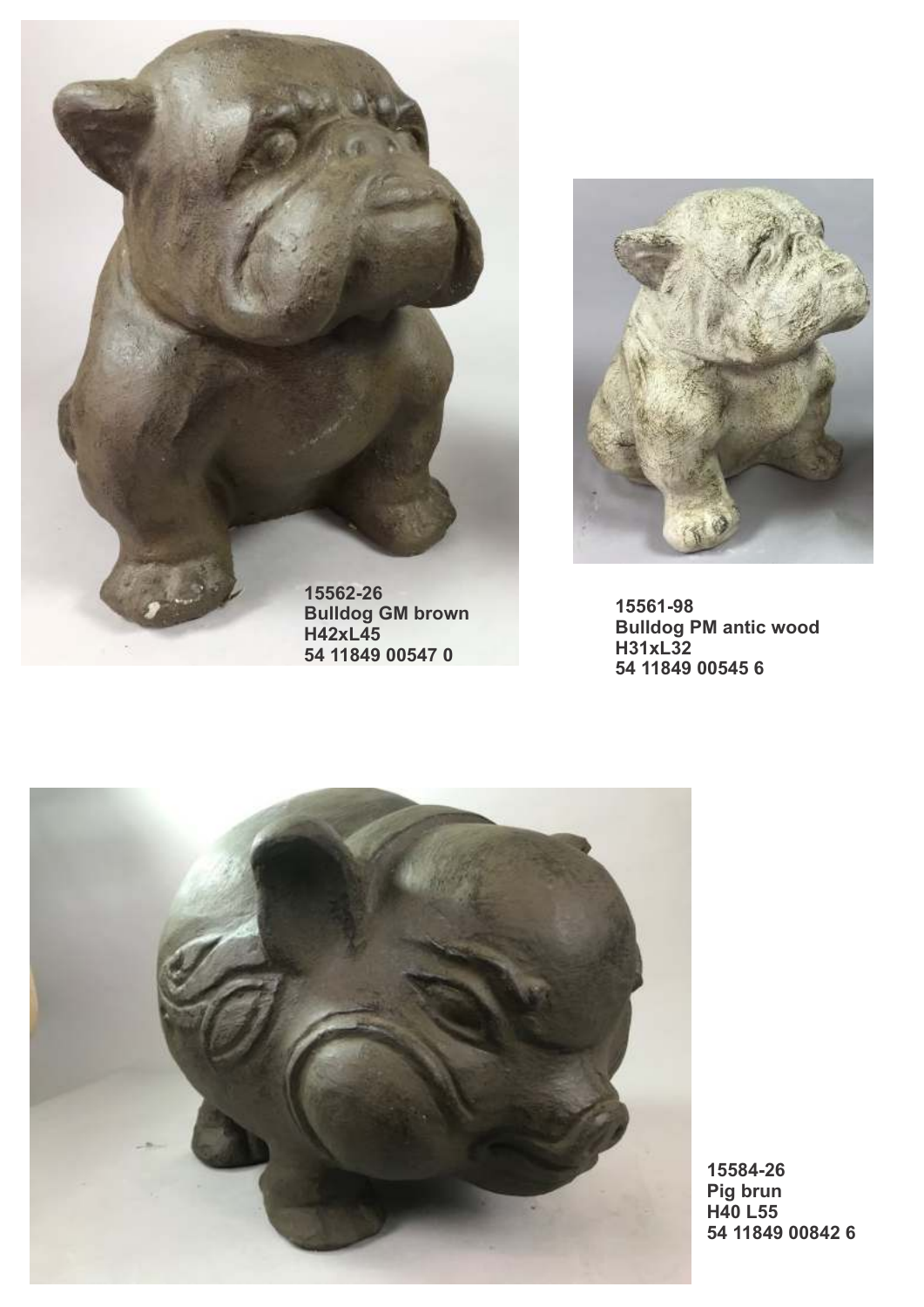



**GANESH BROWN H60 L26 54 11849 00371 1**



**15586-11 Ganesh Dancing gris H28 L55 54 11849 00845 7**



**15586-26 Ganesh Dancing brun H28 L55 54 11849 00846 4**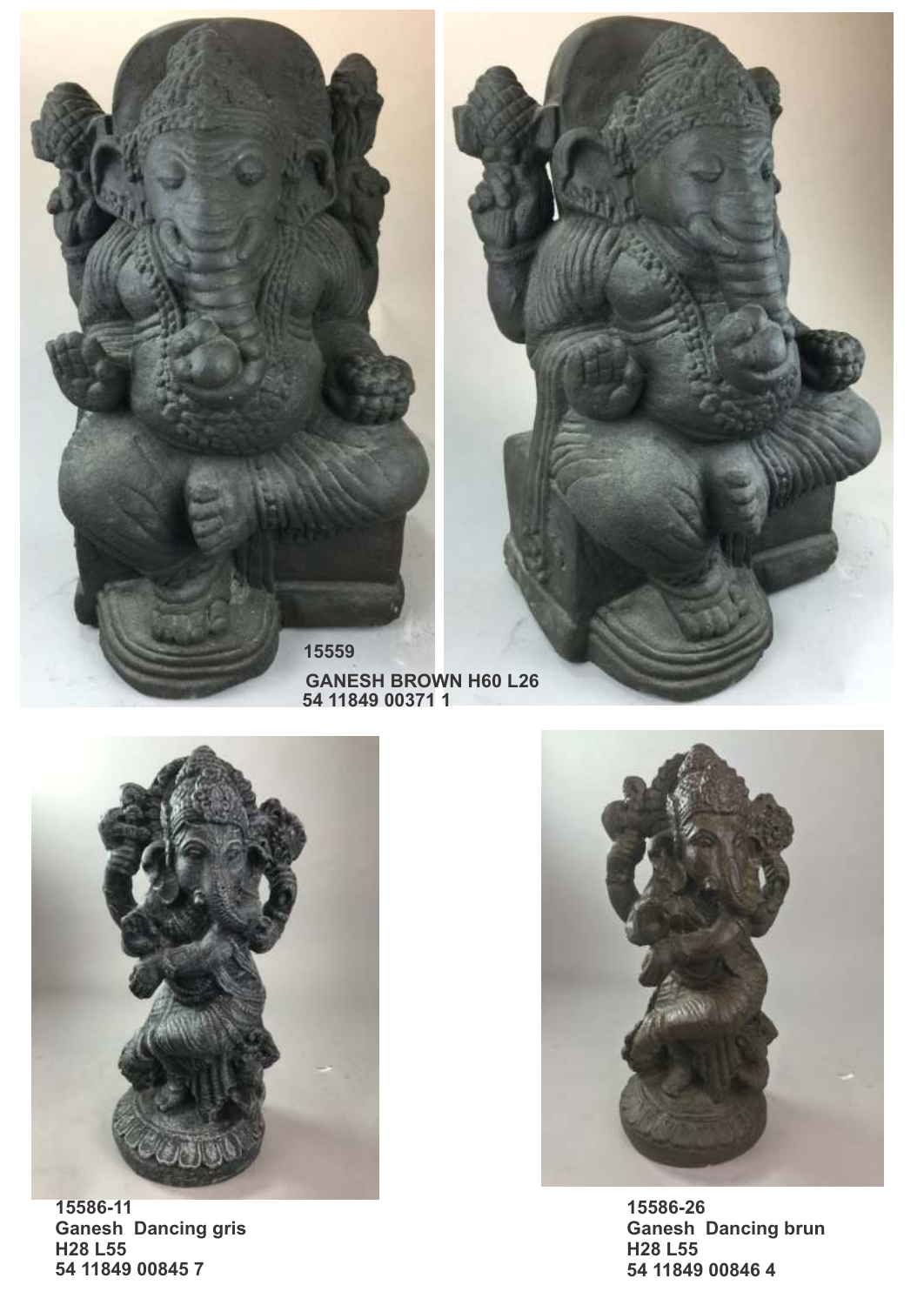

**15588-11 Ganesh GM gris H55 L35 54 11849 00849 5** 



**15587-11 Ganesh PM gris H35 L22 54 11849 00847 1** 



**15587-26 Ganesh PM brun H35 L22 54 11849 00848 8**